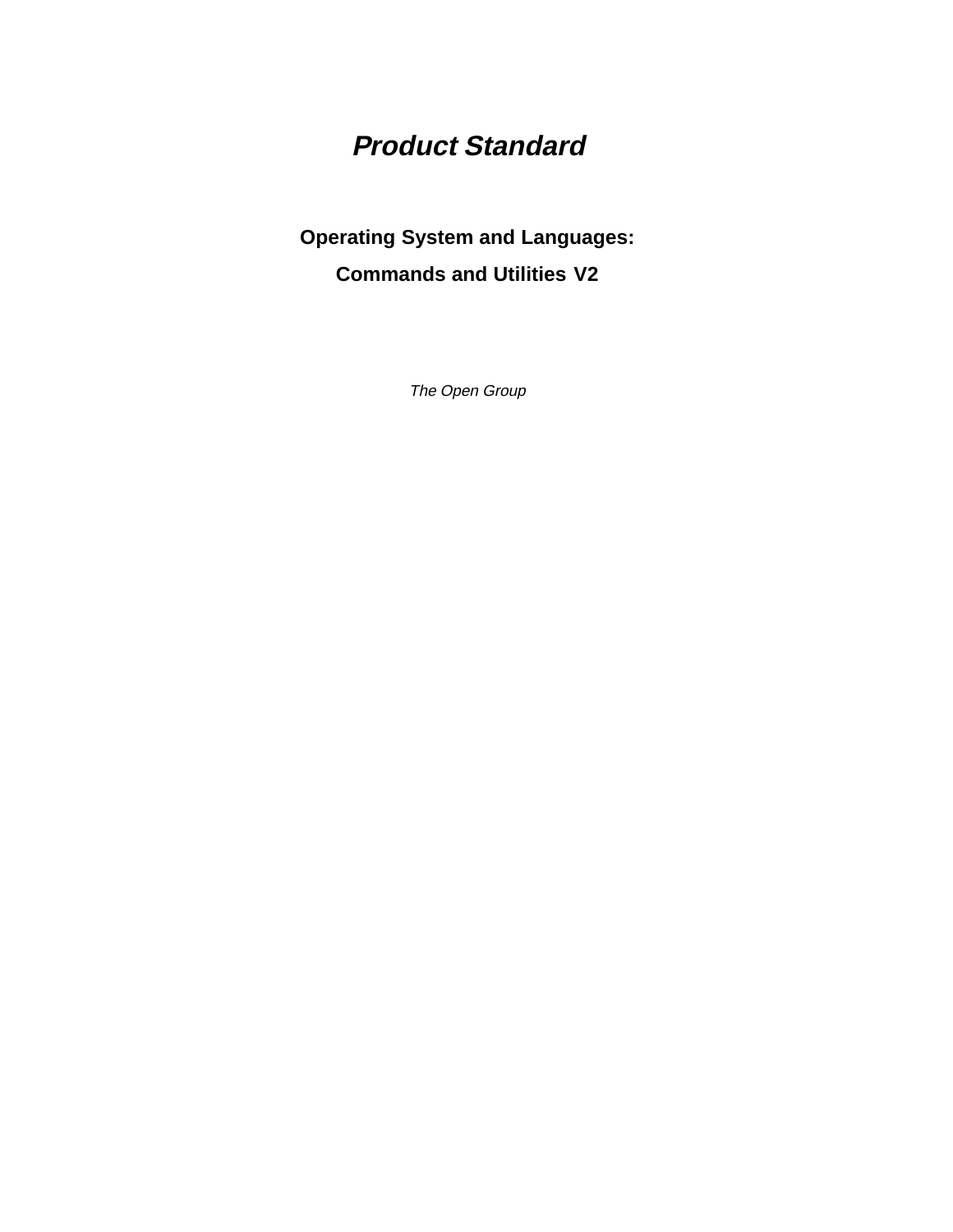Copyright  $\odot$  January 1998, The Open Group

All rights reserved.

No part of this publication may be reproduced, stored in a retrieval system, or transmitted, in any form or by any means, electronic, mechanical, photocopying, recording or otherwise, without the prior permission of the copyright owners.

Motif,  $^{\circledR}$  OSF/1,  $^{\circledR}$  UNIX,  $^{\circledR}$  and the "X Device" $^{\circledR}$  are registered trademarks and IT DialTone<sup>TM</sup> and The Open Group<sup>TM</sup> are trademarks of The Open Group in the U.S. and other countries.

Product Standard Operating System and Languages: Commands and Utilities V2 Document Number: X98CV

Published in the U.K. by The Open Group, January 1998.

Any comments relating to the material contained in this document may be submitted to:

The Open Group Apex Plaza Forbury Road Reading Berkshire RG1 1AX U.K.

Or by email to:

OGSpecs@opengroup.org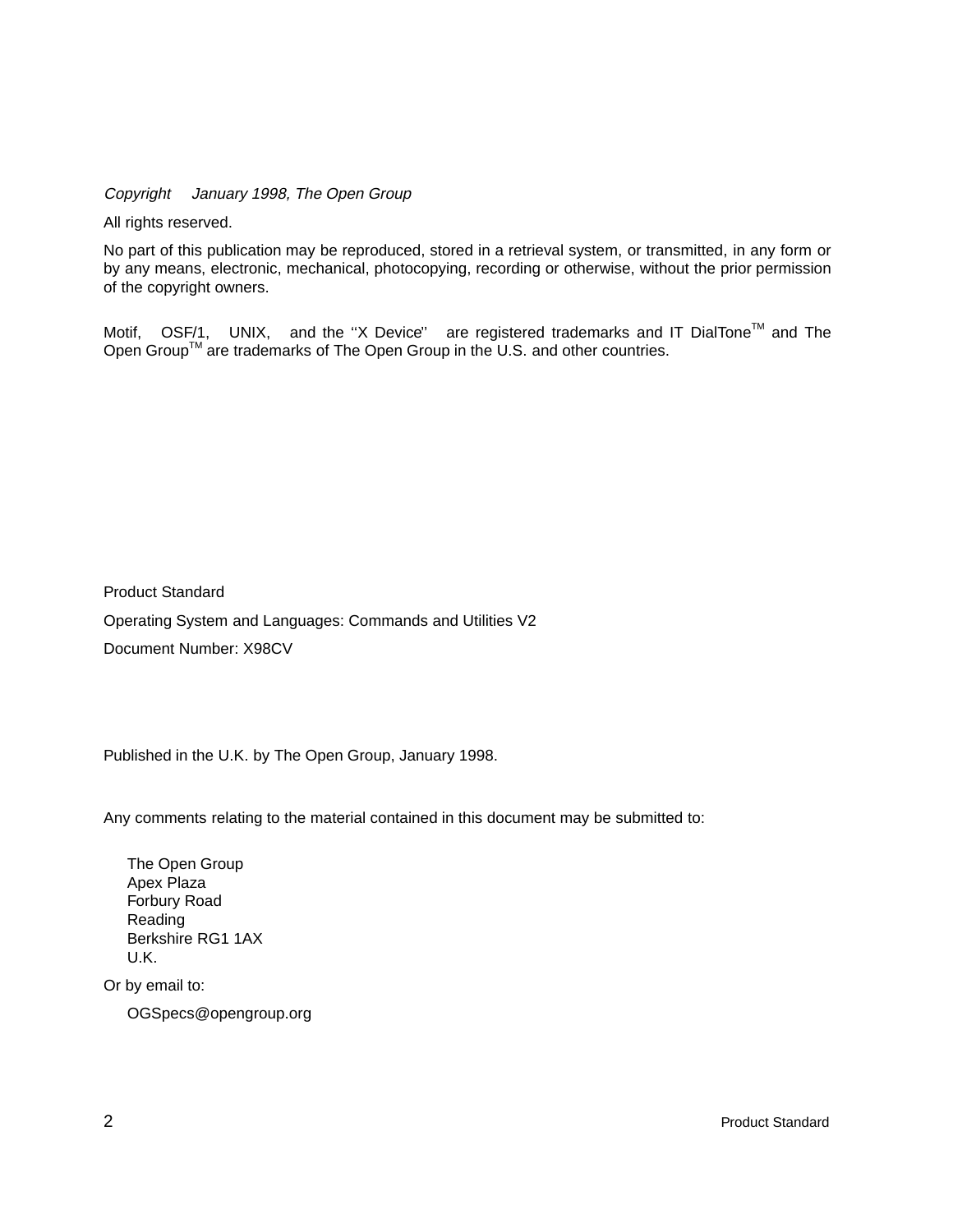# **Product Standard \_\_\_\_\_\_\_\_\_\_\_\_\_\_\_\_\_\_\_\_\_\_\_\_\_\_\_\_\_\_\_\_\_\_\_\_\_\_\_\_\_\_\_\_\_\_\_\_\_\_\_\_**

## **NAME**

Commands and Utilities V2

# **LABEL FOR LOGO**

No label.

\_\_\_\_\_\_\_\_\_\_\_\_\_\_\_\_\_\_

### **DESCRIPTION**

This Product Standard provides a command interface to a range of system utilities. It includes conformance to ISO/IEC 9945-2: 1993 (POSIX-2).<sup>1</sup>

**\_\_\_\_\_\_\_\_\_\_\_\_\_\_\_\_\_\_\_\_\_\_\_\_\_\_\_\_\_\_\_\_\_\_\_\_\_\_\_\_\_\_\_\_\_\_\_\_\_\_\_\_**

It differs from Commands and Utilities in that strict conformance to the CAE Specifications identified below is mandatory.

Conformance to this Product Standard does not require the extensions to the cc and c89 commands identified by the X/Open\_UNIX\_EXTENSION Feature Group to be supported.

Note that support of this extended functionality is required by certain other Product Standards.

# **CONFORMANCE REQUIREMENTS**

### **Human-Computer Interface**

Commands and Utilities, Issue 4, Version  $2<sup>2</sup>$  and System Interface Definitions, Issue 4, Version 2.3

These specifications are technically identical to Commands and Utilities, Issue 4<sup>4</sup> and System Interface Definitions, Issue  $4^5$ , which they supersede, except for the X/Open\_UNIX\_EXTENSION additions to the cc and c89 commands, which are not required for conformance to this Product Standard.

<sup>1.</sup> ISO/IEC 9945-2: 1993, Information Technology — Portable Operating System Interface (POSIX) — Part 2: Shell and Utilities, User Portability Extension (identical to IEEE Std 1003.2-1992).

<sup>2.</sup> CAE Specification, August 1994, Commands and Utilities, Issue 4, Version 2 (ISBN: 1-85912-034-2, C436).

<sup>3.</sup> CAE Specification, August 1994, System Interface Definitions, Issue 4, Version 2 (ISBN: 1-85912-036-9, C434), Glyphs contained in Table 4-1, Portable Character Set.

<sup>4.</sup> CAE Specification, July 1992, Commands and Utilities, Issue 4 (ISBN: 1-872630-48-0, C203).

<sup>5.</sup> CAE Specification, July 1992, System Interface Definitions, Issue 4 (ISBN: 1-872630-46-4, C204).